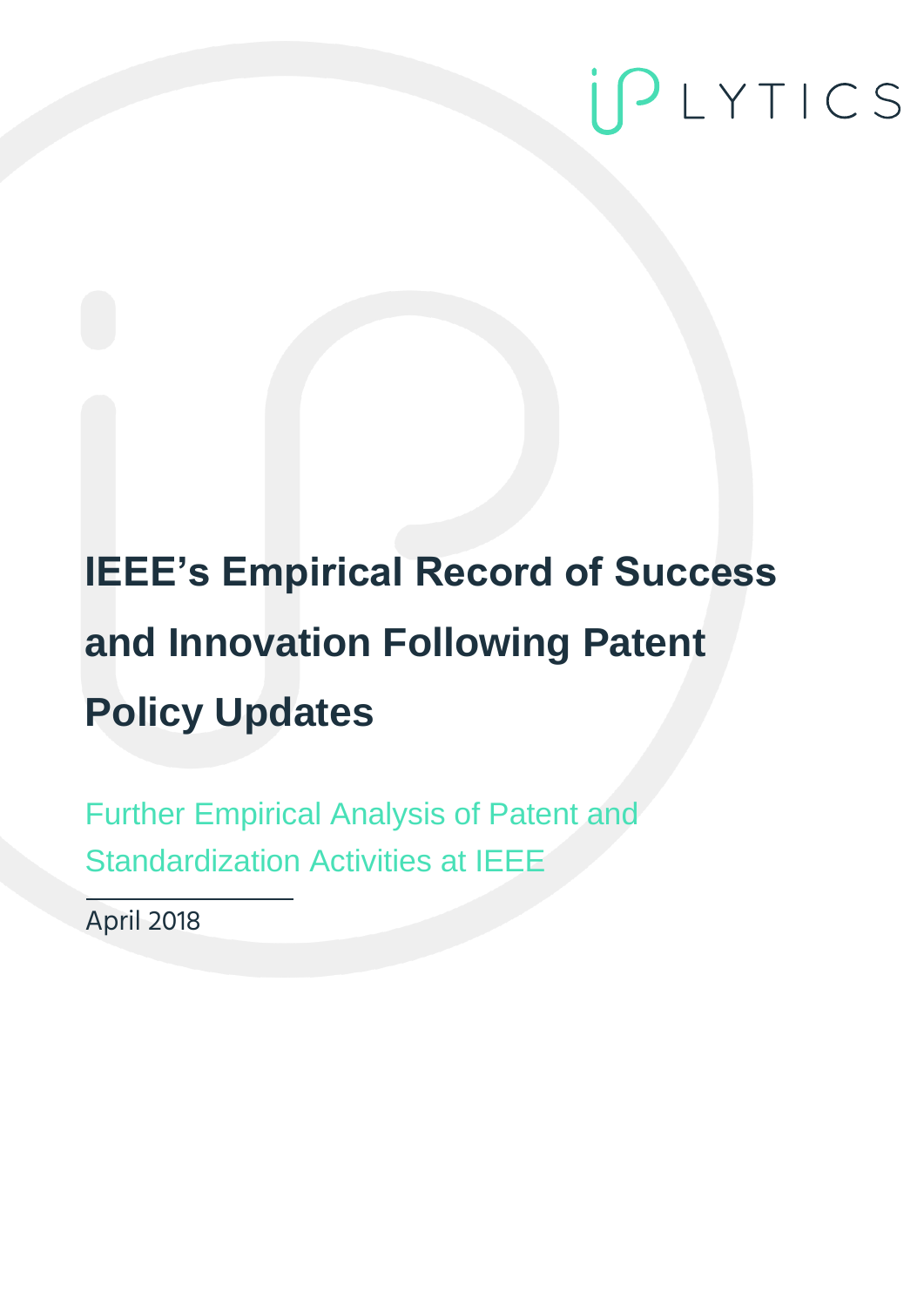

## I Introduction & Executive Summary

The IEEE (Institute of Electrical and Electronics Engineers) is the world's largest technical professional organization, with hundreds of thousands of members. As a US-based standard-setting organization (SSO), the IEEE has successfully standardized thousands of fundamental technologies, including critical communications standards such as Wi-Fi and Ethernet.

In 2015, the IEEE updated its policy for patent licensing, which address how participants at the IEEE commit to license their "standard essential patents" (SEPs) covering IEEE standards on "reasonable and nondiscriminatory" (RAND) terms. In March of 2017, in response to various claims that the IEEE's standardization work had been adversely affected by the policy update, IPlytics undertook a careful empirical analysis of the IEEE's work since the update.<sup>1</sup> We concluded that, by every reasonable metric, IEEE's standardization work and success remained as strong, or stronger, than it had ever been.

Since then, additional commentary has circulated addressing the IEEE's activities. We take this opportunity to update our prior analysis, and to evaluate various assertions regarding the IEEE's status. While some of the commentary has been critical, other information and reports based on IEEE's relevant data suggest that IEEE has experienced ongoing successes in its technical development and standardization activities. $^2$  With this report, we seek to address, among other things, whether the rate of innovation and standards development at IEEE has been affected, positively or negatively, subsequent to the IEEE's patent policy changes.

Based on the publicly available information we derived the following conclusions, further to our March 2017 study:

- More standards documents were completed and published in 2017 than in any other year in the IEEE's history;
- More new standardization projects were launched at IEEE in 2016 and 2017 than ever before in the organization's history;
- IEEE's membership has grown considerably since 2015, and it remains the world's largest standardization organization.

1

<sup>1</sup> Our March 2017 analysis is available at http://www.iplytics.com/general/ieee-active-patent-policy-change/.

<sup>&</sup>lt;sup>2</sup> Konstantinos Karachalios, IEEE's Continued Leadership in Standardization, IEEE-SA Document (2017), available at <https://works.bepress.com/konstantinos-karachalios/1/>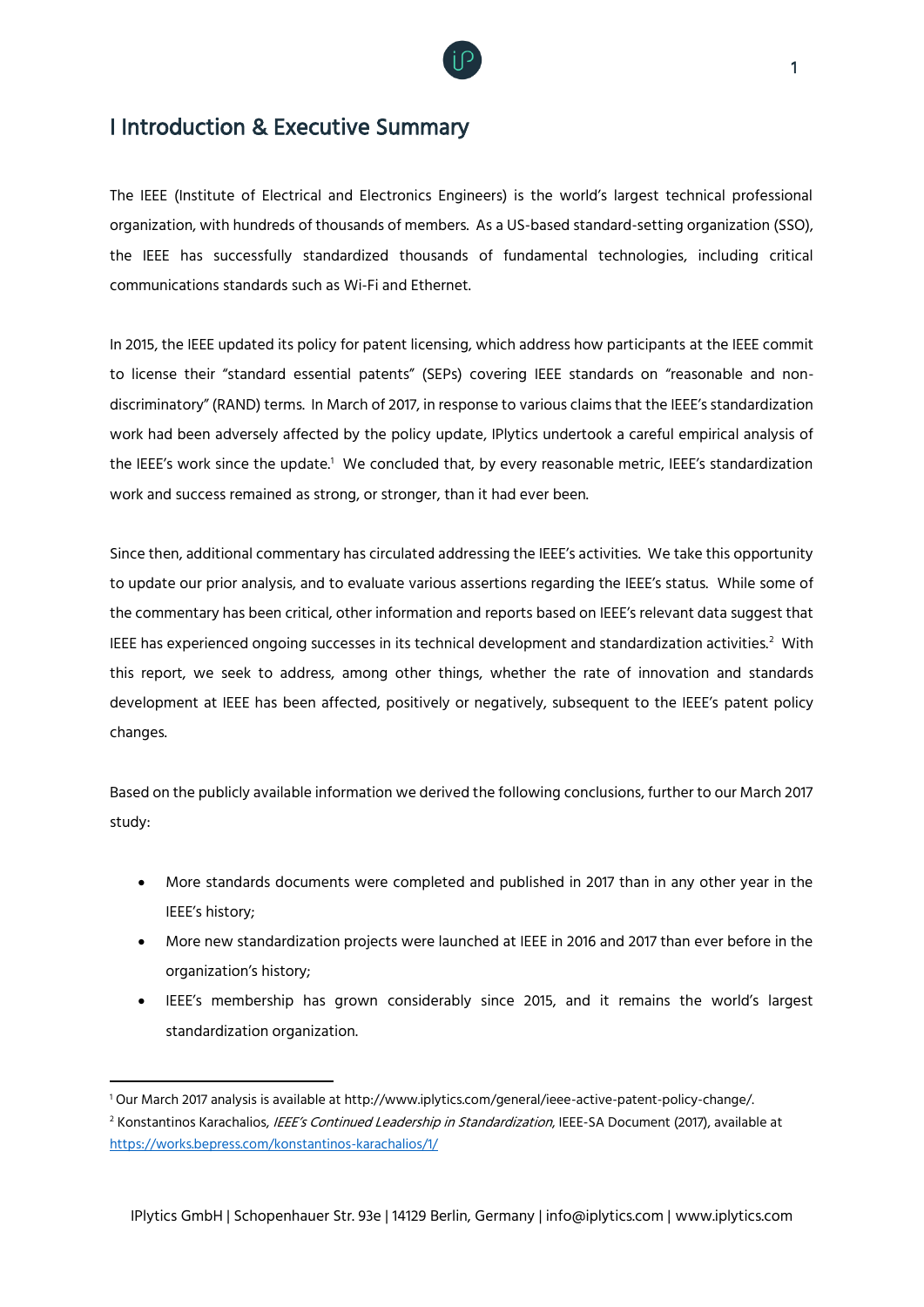

- Contributions to technical working groups at IEEE, and in particular in the 802.11 working group, are at historically high levels;
- The largest technology contributors at IEEE continue to declare their patents subject to the IEEE's patent policy;
- The handful of companies that have issued negative declarations are not now, and never have been, among the more active contributors to 802.11; the data indicates that they are each relatively minor players in development of the standard, and some are not contributors at all.

The updated data through the end of 2017 verifies our prior conclusions that contributions to IEEE standards and technical work within IEEE working groups have only increased since the updated patent policy was approved.

## II The Empirical Record at IEEE Through 2017

In the following we update and build upon our March 2017 analysis. Now that data for the entirety of 2017 is available, we can further examine the empirical record at IEEE.

While increased activity and publication of standardization materials is not a sole measure of SSO success, such activity does suggest that companies and other innovators in the community are continuing to engage with the SSO and participate in its projects. At IEEE, there were more standards published in 2017 than any other year in its history.

Specifically, and as shown in Figure 1, the number of published IEEE standards documents had been decreasing from 2012 to 2014 (prior to the IP Policy updates), but that trend was reversed in 2015 when the updates came into effect – culminating in 2017's new historic peak.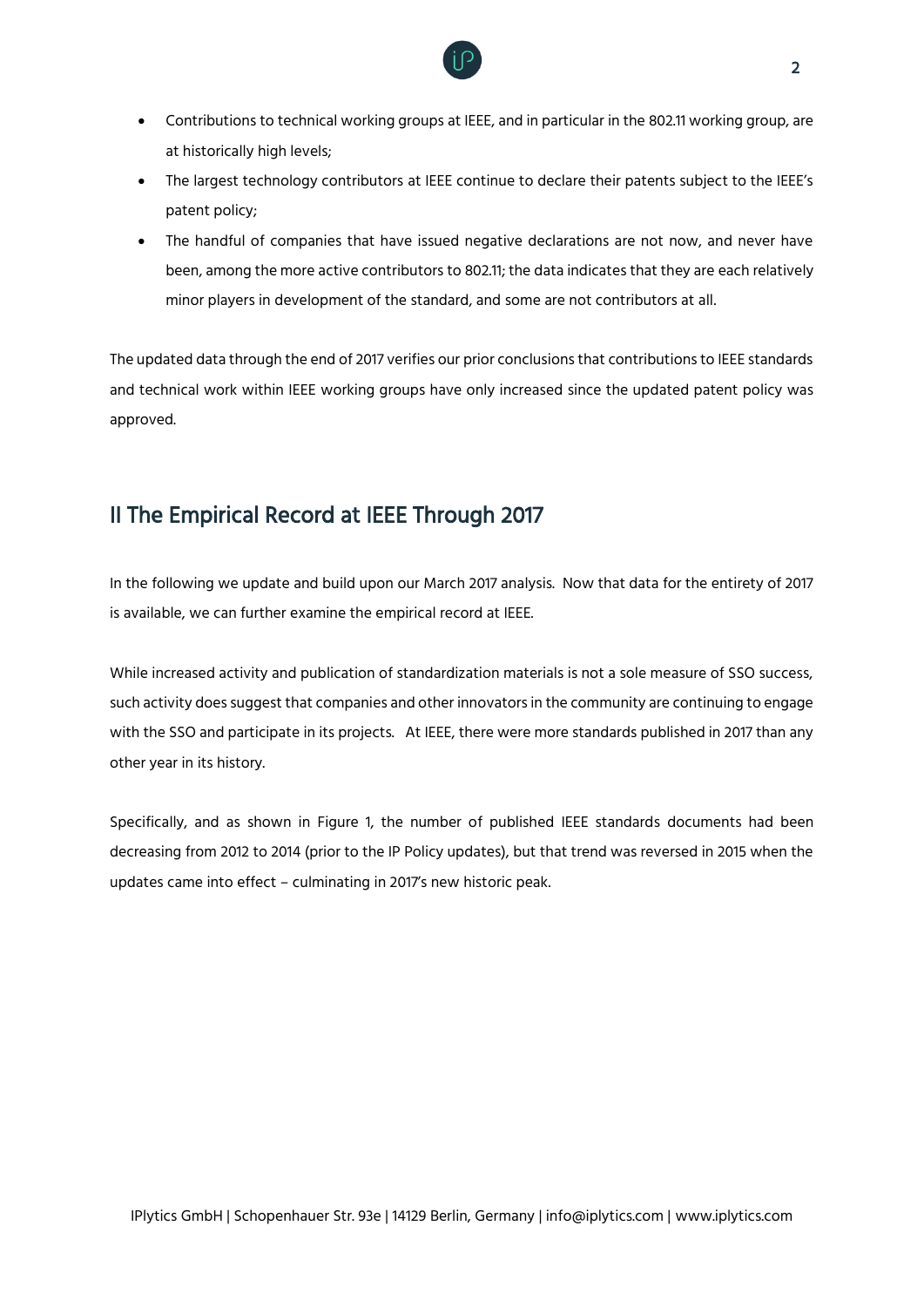

Figure 1: Count of yearly published IEEE standards documents 1990-2017

Count of yearly published IEEE standards documents

Similarly, to estimate the acceptance of IEEE standards in other SSOs, we can count the number of references made to IEEE standards documents in standards published at other SSOs; in other words, an "acceptance of peers" test. Once again, we can see that in 2017, IEEE established a new historic record for the highest number of third-party SSO citations (figure 2). This would seem to provide further confirmation that IEEE standards remain accepted by technology developers worldwide, and that the IEEE continues to provide valuable technologies for use by others in the standard-setting community.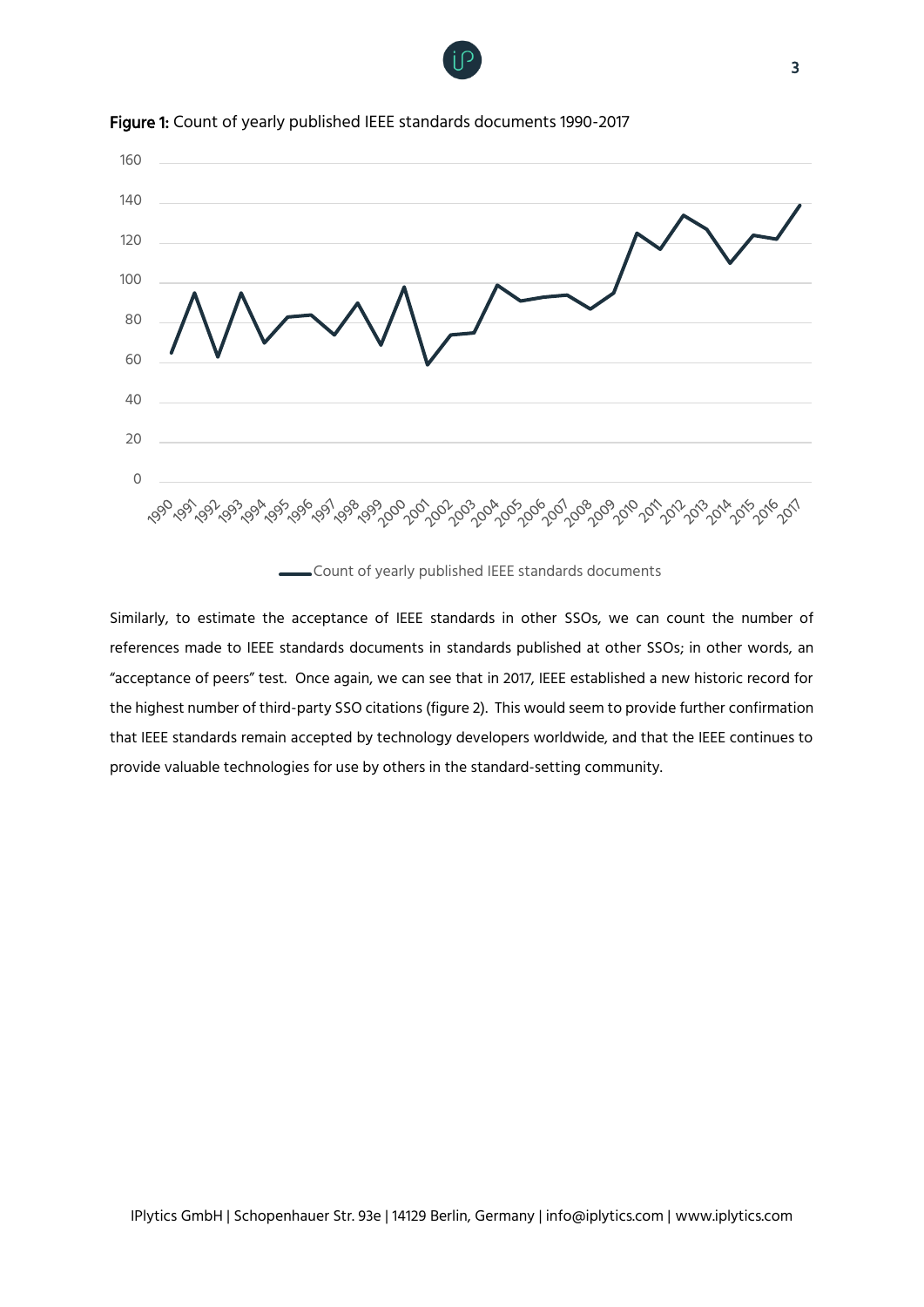



Figure 2: Number of non-IEEE standard document citations of IEEE documents in 1990-2017<sup>3</sup>

Another indication of "acceptance" of IEEE standards might be the rate of accreditation of IEEE standards by other standards organizations. We reviewed the international accreditation rates for IEEE documents in recent years. Here we count the number of accredited IEEE standards<sup>4</sup> per year. Results presented in figure 3 confirm a positive trend in of the international accreditation of IEEE beyond 2015.

<sup>3</sup> IEEE was cited by other organizations such as ISO, IEC, ETSI, ANSI, SAE, DIN, ASTM, BS, NS, NICE and others

<sup>4</sup> National as well as international standards organization such as ANSI, ISO or IEC accredit standards specified at national level or in informal standards consortia. Once a standard has been accredited a new international document is published e.g. IEEE 802.11 (2012) was published as IDT\*ISO/IEC/IEEE 8802-11 (2012-11).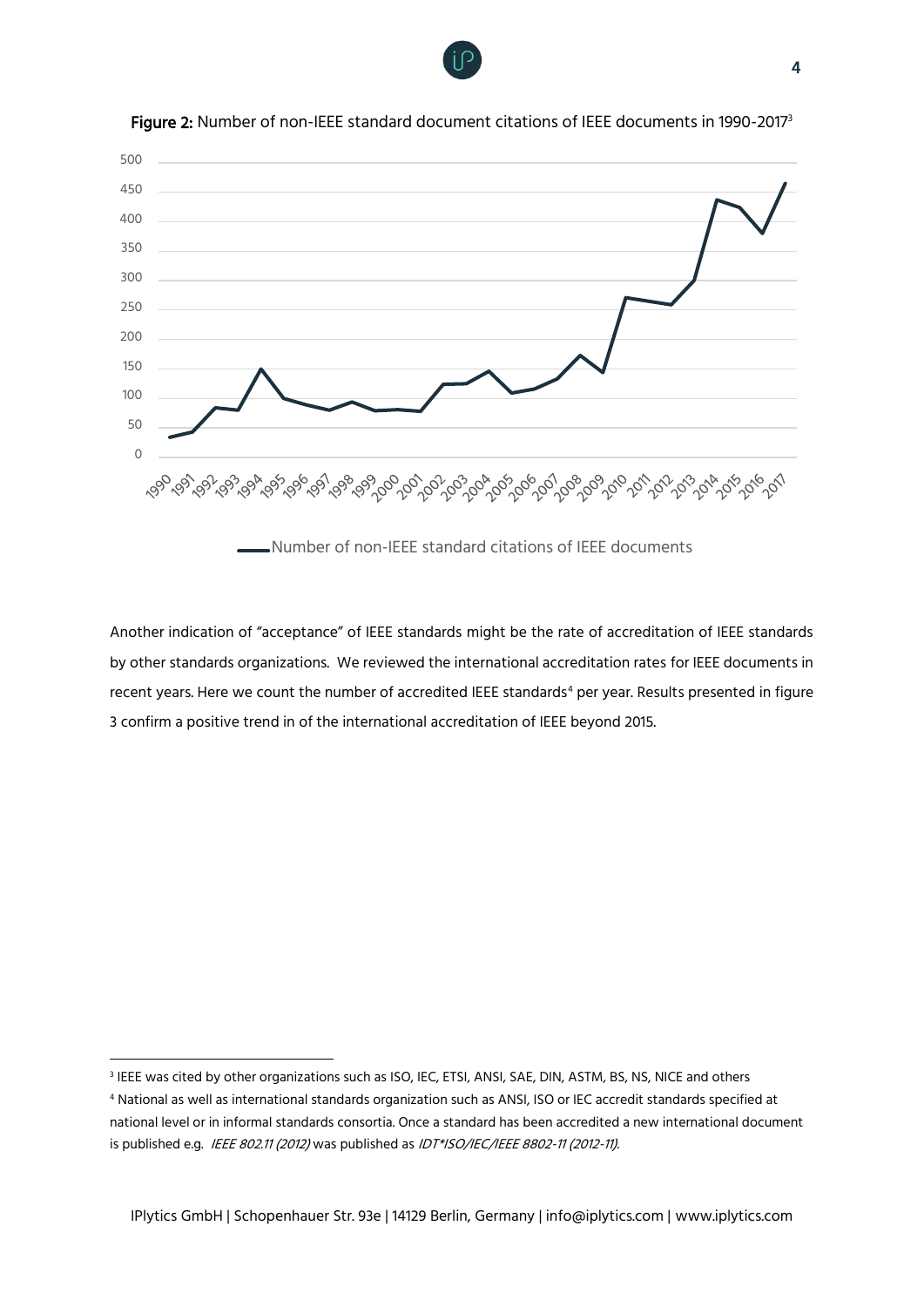



Figure 3: Number of international IEEE accreditations documents in 2000-2017

It is not just legacy standards that are active at IEEE; new standardization work was also at a historic peak in 2017. In IEEE, members can request to initiate new standards projects by submitting a New Project Authorization Requests (or "PAR"). In 2017, a record of 112 new PARs were submitted to IEEE, along with about 85 PARs for updates to existing standard. Measuring either way (by counting either "new" PARs or total PARs), 2017 was IEEE's most active year to date for new standardization work (figure 4).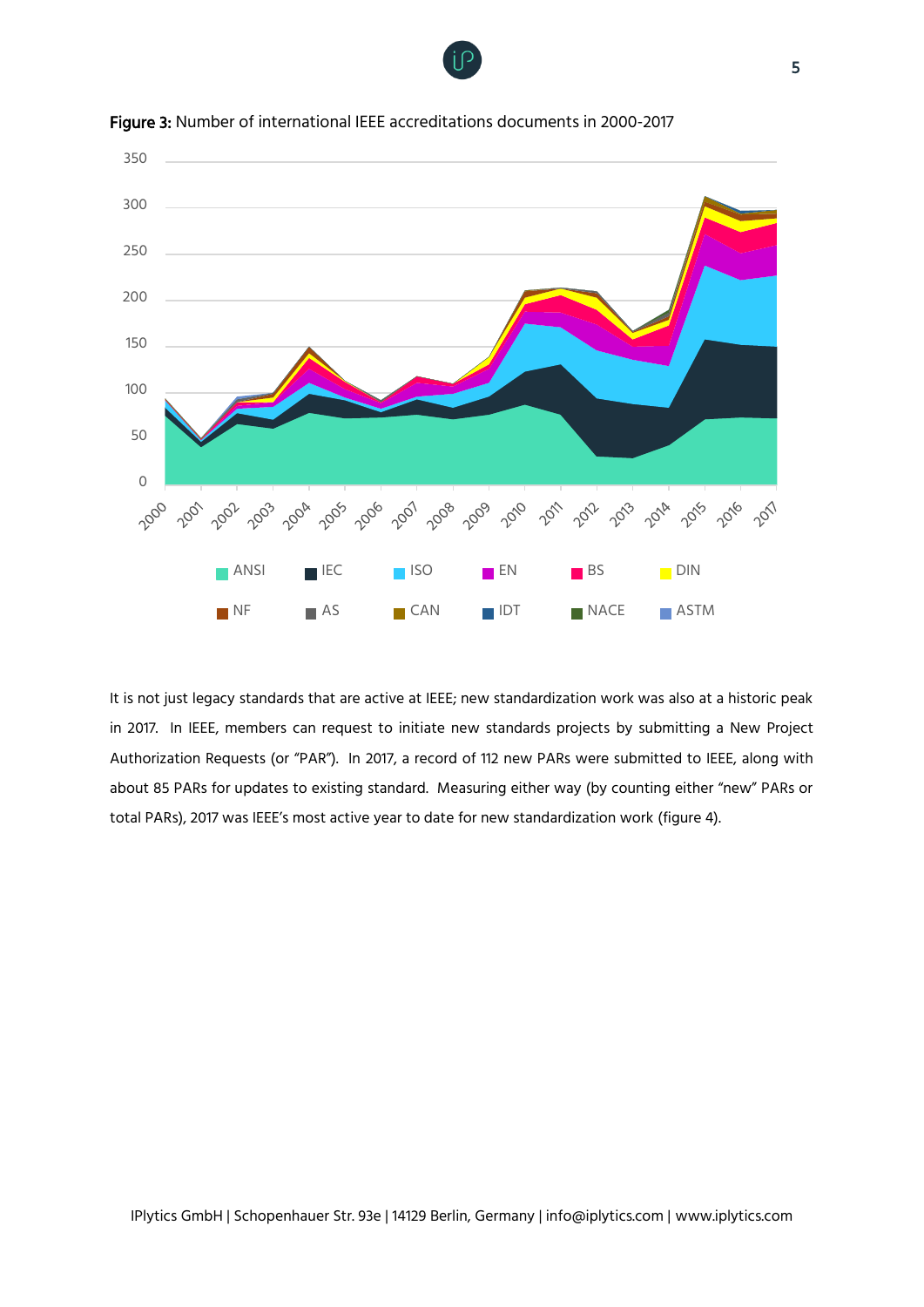

Figure 4: Number of new and revised PARs in 2011-2017

Another metric to consider in assessing the health of an SSO is simple membership counts. SSOs generally are open to all interested stakeholders in an industry. If companies and individuals value an SSO, they may decide to join the SSO; if they do not support the SSO's approach to patents or other issues, they are always free to not join or to not renew an existing membership. Thus, membership data can serve as a good source of information regarding the interest and commitment of market participants in a particular SSO's activities.

IEEE is the world's largest technical organization, with more than 400,000 members in 2017 – the largest number of members in IEEE's history. Moreover, as the numbers presented in figure 5 demonstrate, at IEEE-SA (Standard Association), IEEE's primary standardization arm, membership is increasing both for individuals and for corporate members, with yet another historic peak in 2017.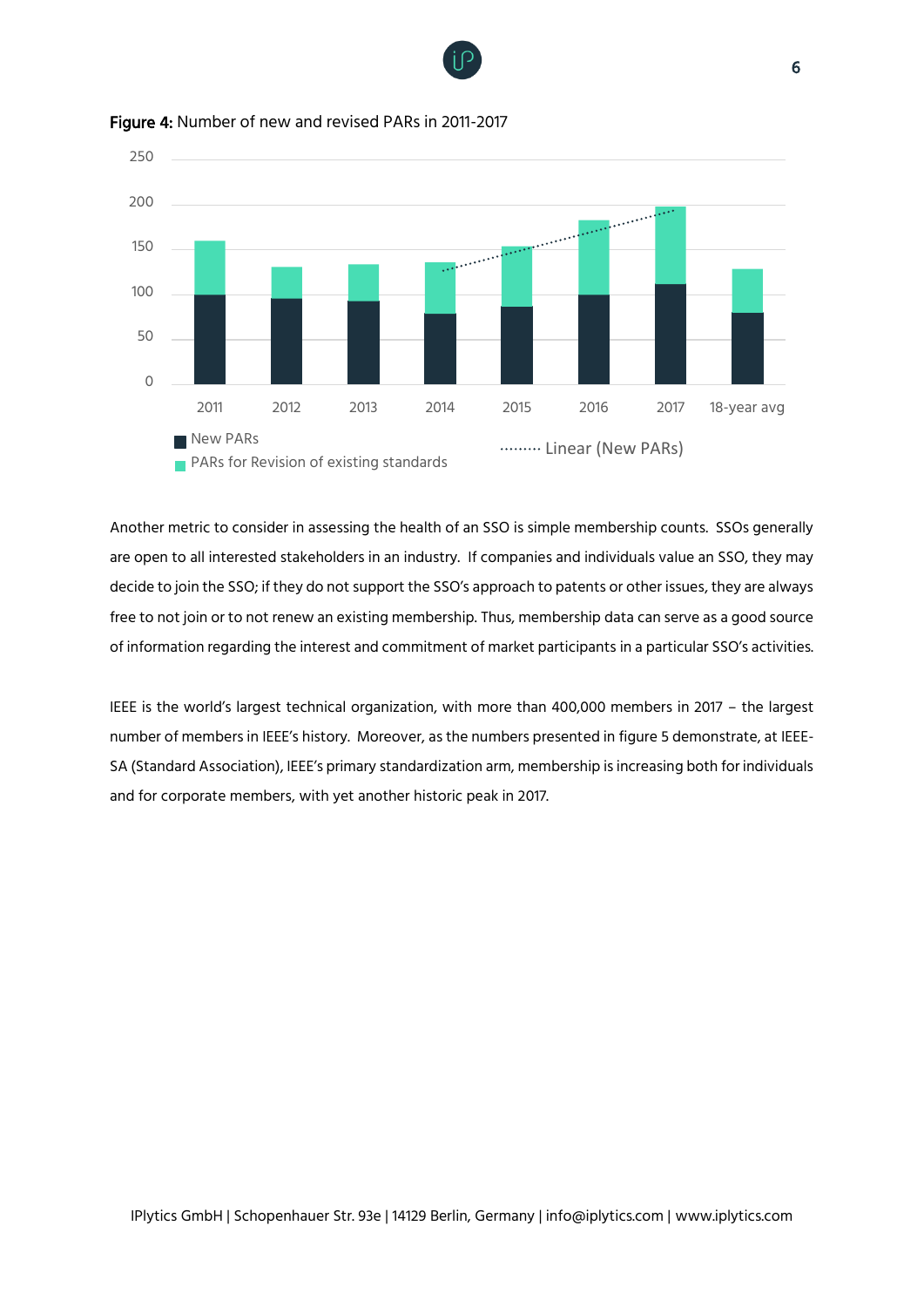

6.500 6.600 6.700 6.800 6.900 7.000 7.100 7.200 7.300 7.400 2013 2014 2015 2016 current 2017 (as of November 2017) ndividual corporate

Figure 5: Yearly IEEE-SA membership as of 2013-2017

We can also seek to measure IEEE's activity in engaging with industry and assisting the adoption of IEEE standards in various vertical markets. Specifically, the IEEE-SA's Industry Connections (IC) program helps to facilitate new standards and related products and services by facilitating collaboration among organizations in the industry. Figure 6 shows that IEEE-SA Industry Connections increase especially for new standard setting investigations, operations and launches – with (again) the IEEE setting new historical records for industry engagement.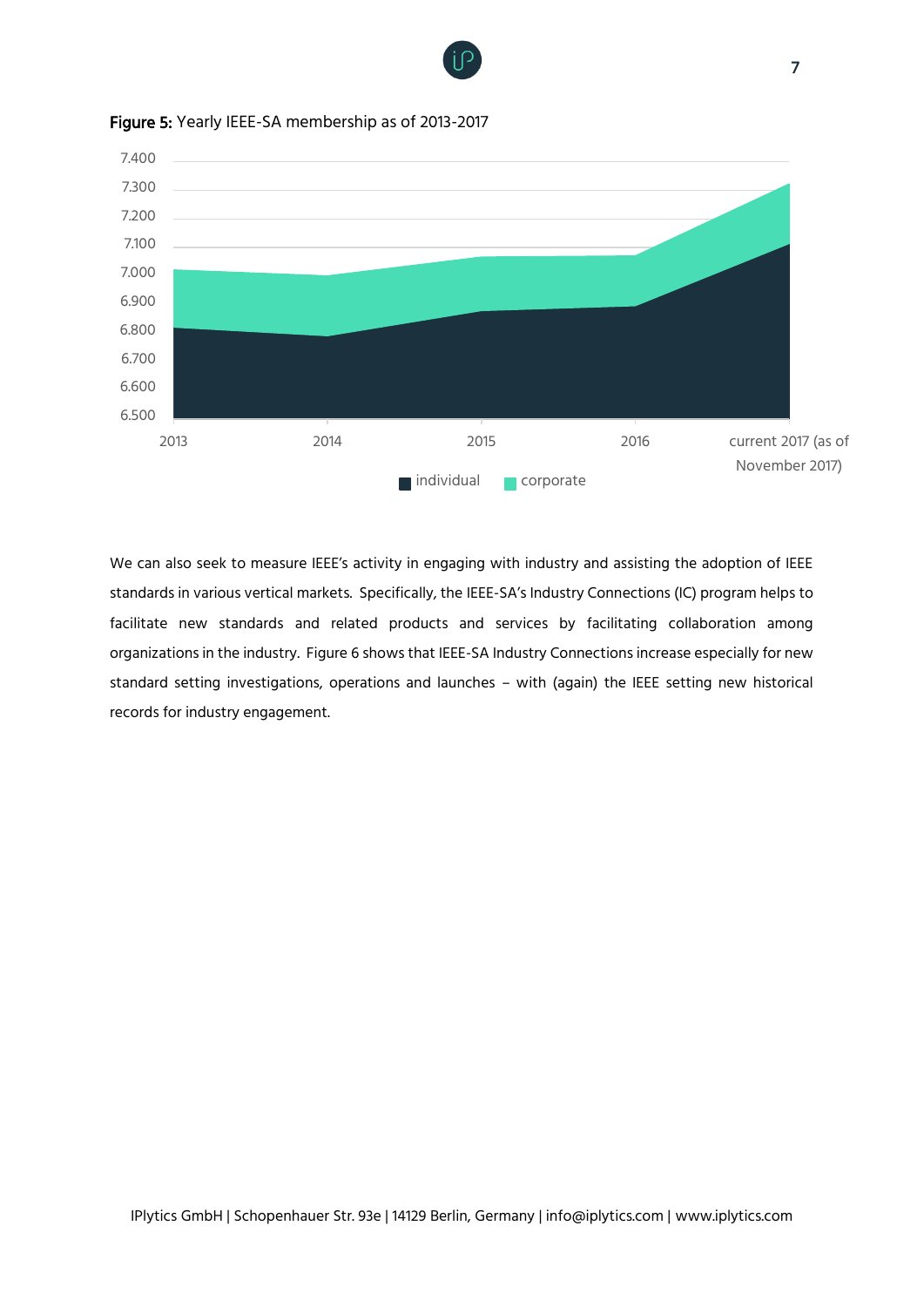

Figure 6: Yearly IEEE-SA Industry Connections as of 2009-2017

Switching focus from general standards work at IEEE to specific work in connection with IEEE's ubiquitous 802.11 standard for Wi-Fi, we can identify similar positive trends since the updated Patent Policy was adopted. 802.11 is a particularly "patent heavy" standard, with (according to court findings) many thousands of patents declared as essential under the IEEE patent policy. We can identify activity relating to the 802.11 working group using IEEE's online tools.<sup>5</sup>

As a starting point, we simply review the number of contributions submitted to the three most significant 802.11 working groups in recent years (TGn, TGac and TCax), <sup>6</sup> as that may serve as one measure of activity, engagement and willingness to contribute proprietary innovation within the 802.11 technical group. Figure 7 presents the yearly counts of documents contributed to the 802.11ax working group. Figure 7 illustrates

<sup>5</sup>https://mentor.ieee.org/802.11/documents?is\_dcn=DCN%2C%20Title%2C%20Author%20or%20Affiliation&is\_group= 0000

<sup>6</sup> TG is IEEE's parlance for "Technical Group", where the key technical development efforts occur. The IEEE database is sortable to identify contributions to these groups. We filtered to include documents contributed to the most relevant 802.11 technical groups, 802.11n, 802.11ac and 802.11ax, . These three TGs were chosen because 802.11n and 802.11ac are the two most recent highly-commercialized versions of the 802.11 standard, and 802.11ax is expected to be the next such commercial version. Assessing these groups over time can provide a helpful landscape of the key technical contributors to 802.11. A summary table of contributions to each technical group is provided as Appendix A hereto.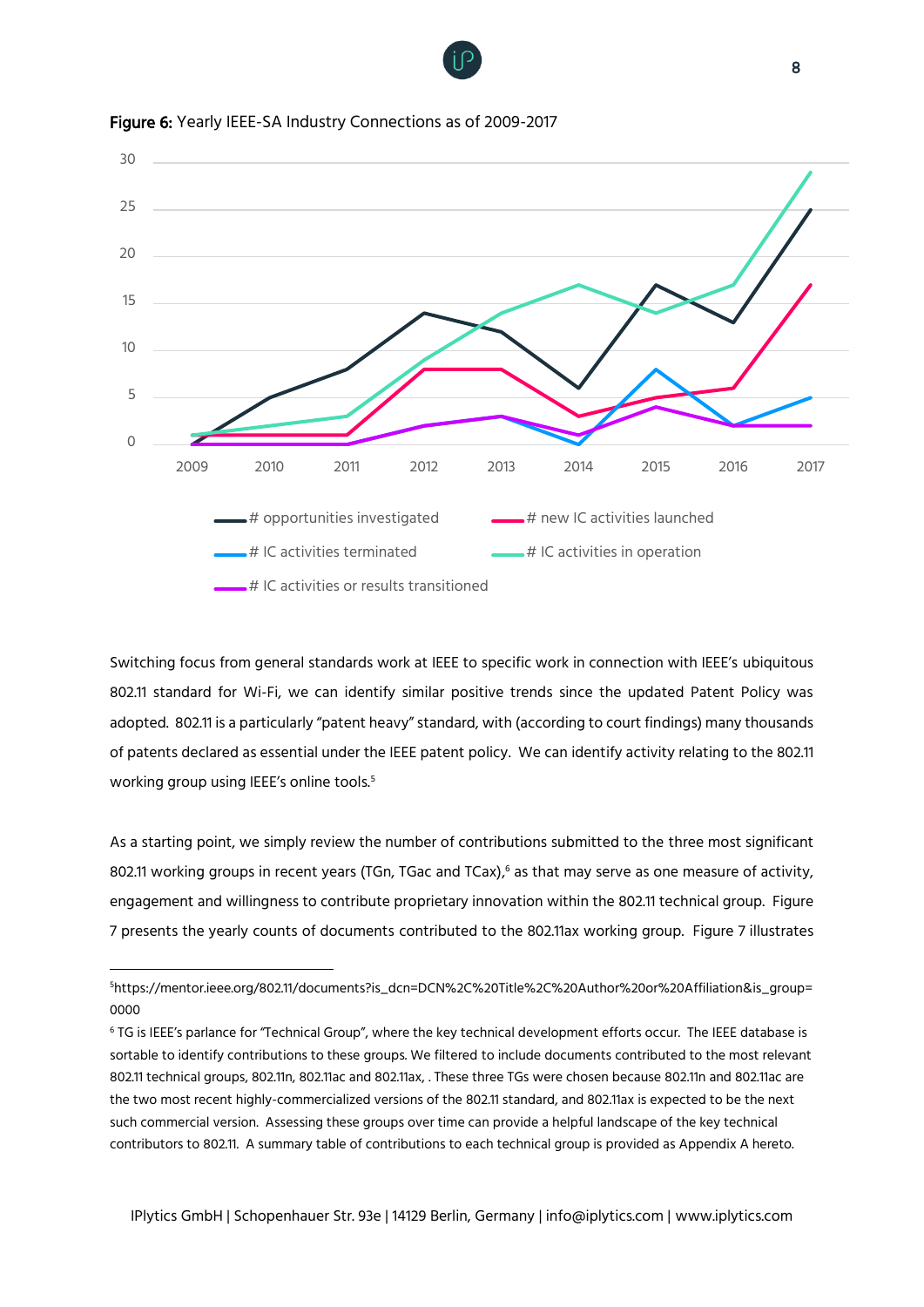

that contributions to the 802.11ax working group hit an historic peak in 2017 (more than 1,300 submissions). The sharp increase of technical contributions from 2014 to 2017 confirms that activity in the 802.11 working group has not receded following the 2015 patent policy updates.



Figure 7: Technical contributions submitted for 802.11ax

We can also sort the IEEE's data to identify the companies that are the most active technical contributors to 802.11. Figure 8 shows that main IEEE 802.11n contributors were, in order, Intel, Broadcom, Marvell, Qualcomm, and Connexant. 802.11n was under active development from 2005 through 2009, well before the IEEE's Patent Policy updates were completed. Reports indicate that a handful of companies have submitted so-called 'negative' letters of assurance following the 2015 policy updates, in which patent owners indicate their willingness to license on a basis other than the new IEEE patent policy (eg, a previous policy basis). As indicated in Figure 8, companies that have – following the 2015 policy updates – submitted so-called "negative LOAs", <sup>7</sup> only two (Nokia and InterDigital) had any meaningful number of contributions to the development 802.11n, and the others had only four (France Telekom) one (Alcatel-Lucent) or zero (Ericsson) contributions.

<sup>7</sup> Namely Nokia (including its subsidiary Alcatel-Lucent), InterDigital, Orange (France Telekom) and Ericsson (the "Negative 5 companies").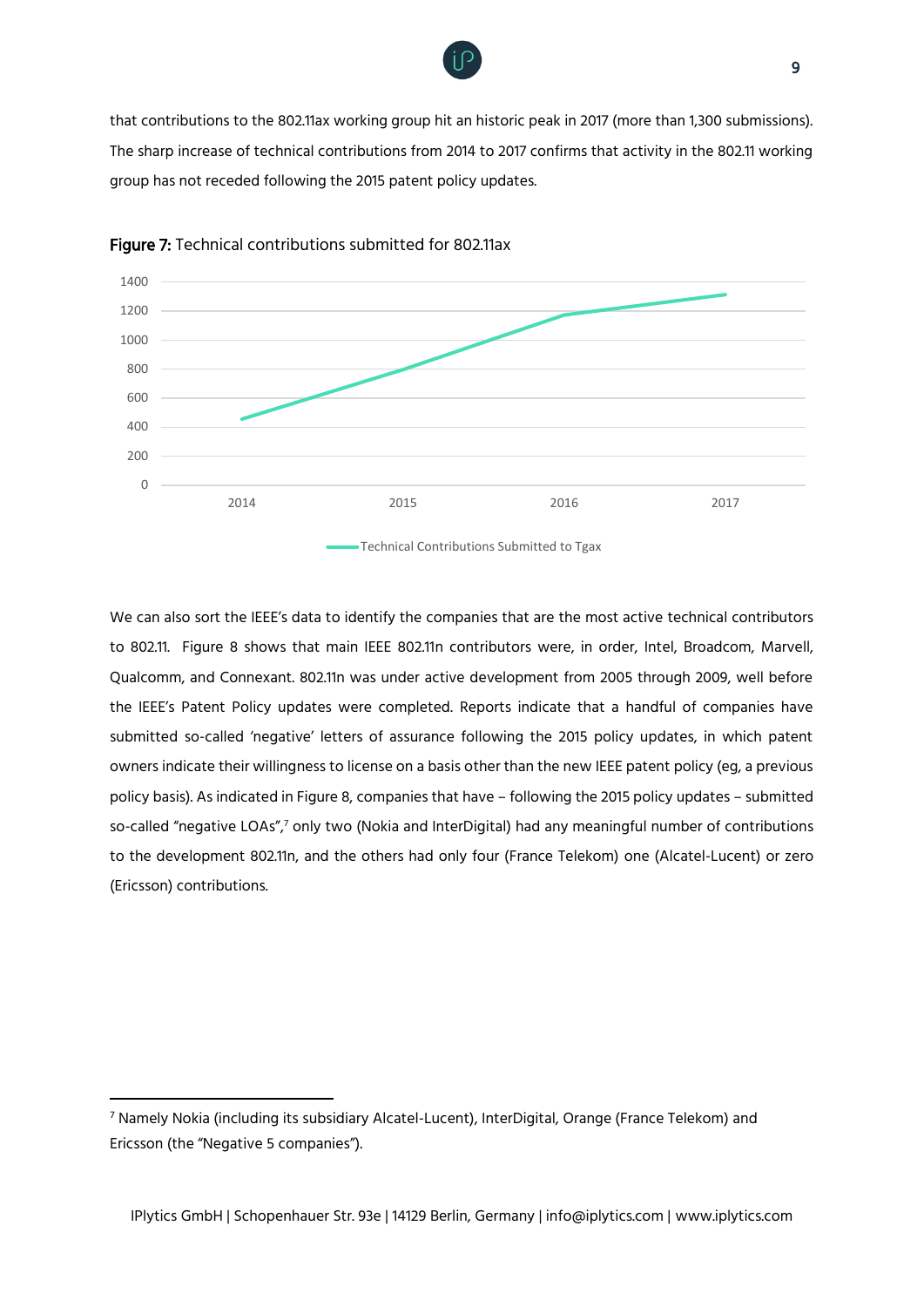

Figure 8: Technical Contributions to 802.11n (Out of 4,167 total contributions); Top 5 contributors as compared to "Negative 5 companies".



This quite modest participation was further reduced for 802.11ac, which was primarily developed between 2009 and 2013. The top five technical contributors to 802.11ac were, in order, Intel, Qualcomm, Broadcom, Cisco and ETRI. As shown in Figures 9 and 10, only about 2% of technical contributions came from the Negative 5 companies – far less than the contributions submitted by the top five contributors.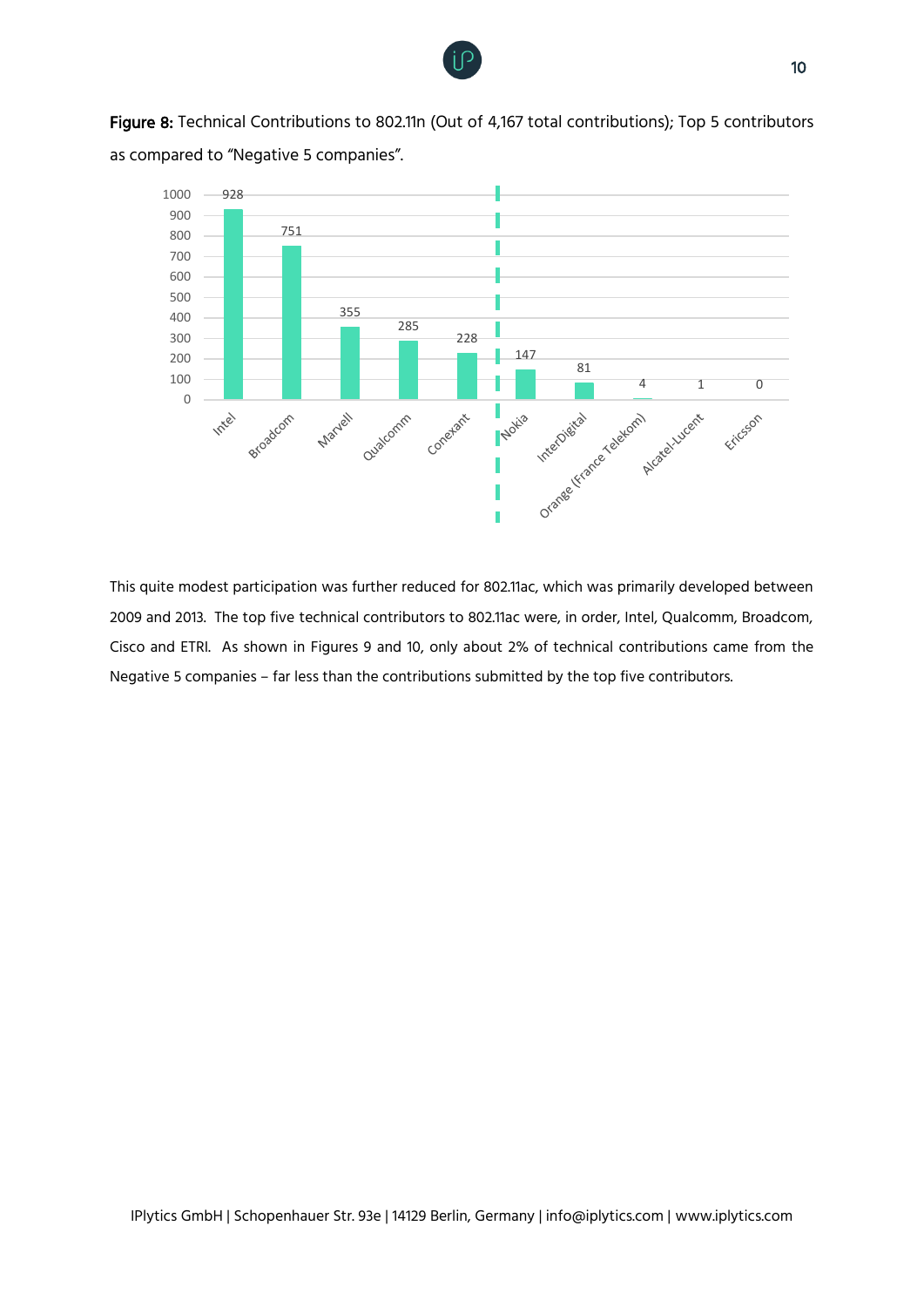

Figure 9: Technical Contributions to 802.11ac (Out of 2,290 total contributions); Top 5 contributors as compared to "Negative 5 companies".



Figure 10: Relative Technical Contributions to 802.11ac (Out of 2,290 total contributions)



This trend is further apparent for the most recent 802.11ax development project, which spans from 2014- 2018. As shown in Figure 11, the leading technical contributors to 802.11ax have been Qualcomm, Intel,

IPlytics GmbH | Schopenhauer Str. 93e | 14129 Berlin, Germany | info@iplytics.com | www.iplytics.com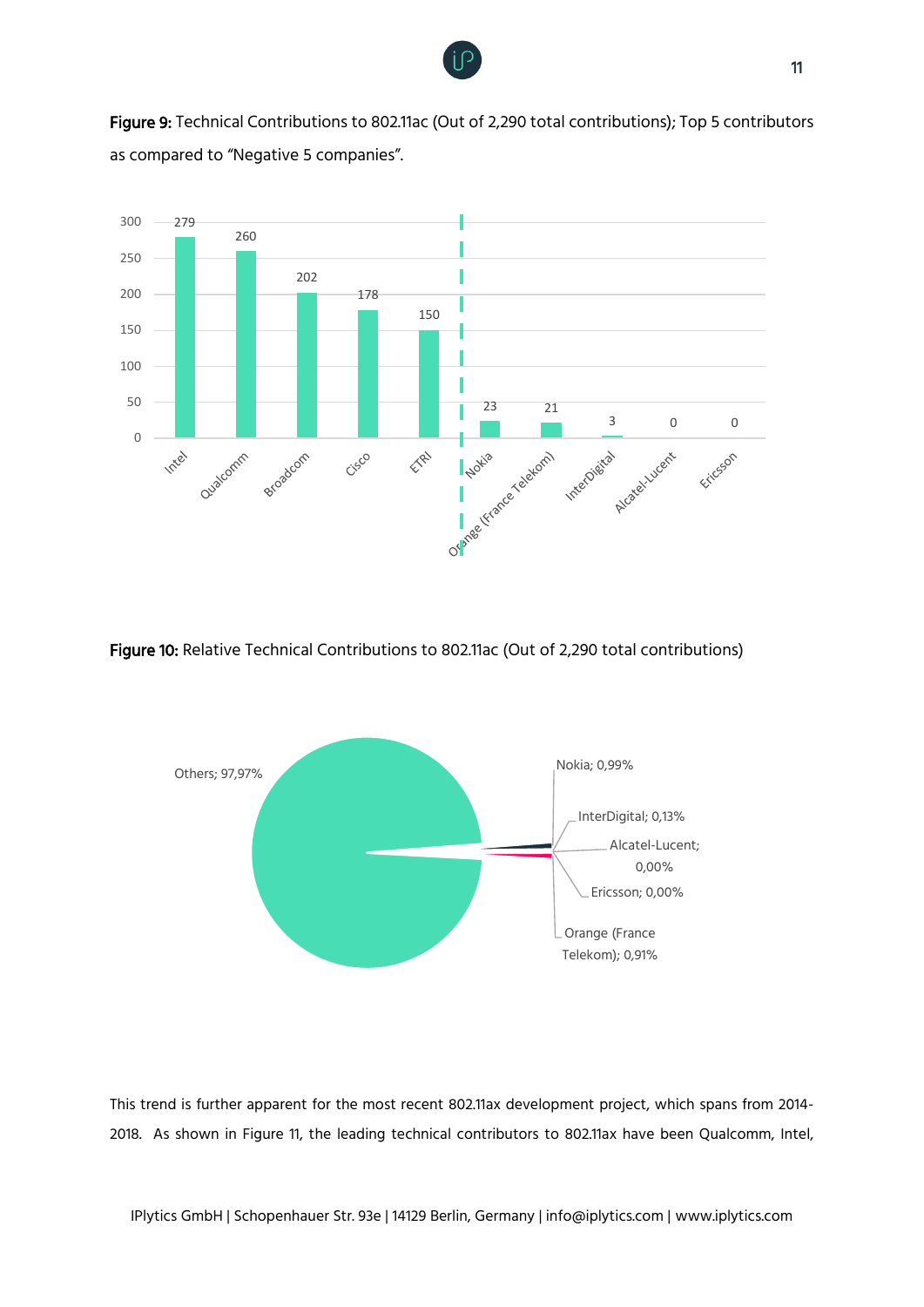

Huawei, Newracom and Broadcom. Intel and Qualcomm together were responsible for about 25% of all technical contributions to the 802.11ax project. Other "top ten" contributors include Broadcom, Marvell, MediaTek, LG, ZTE and Apple.

Figure 11: Technical Contributions to 802.11ax (Out of 3,968 total contributions); Top 5 contributors followed by Negative 5



Participation in 802.11ax spans the time when the IEEE policy was updated, but we do not see a substantial activity around technical contributions from the Negative 5 companies either before or after the policy was updated. For example, Ericsson submitted only about half of the number of contributions as the number ten contributor, Apple, which some authors have sought to portray – it would seem incorrectly – as a mere implementer of standards. The same trend can be seen with InterDigital, whose contributions are even lower. Nokia was the twenty-third leading contributor, with only 0.67% of the overall contributions. Orange submitted 0.12% of the technical contributions. And Alcatel-Lucent did not contribute anything at all to 802.11ax (figure 12).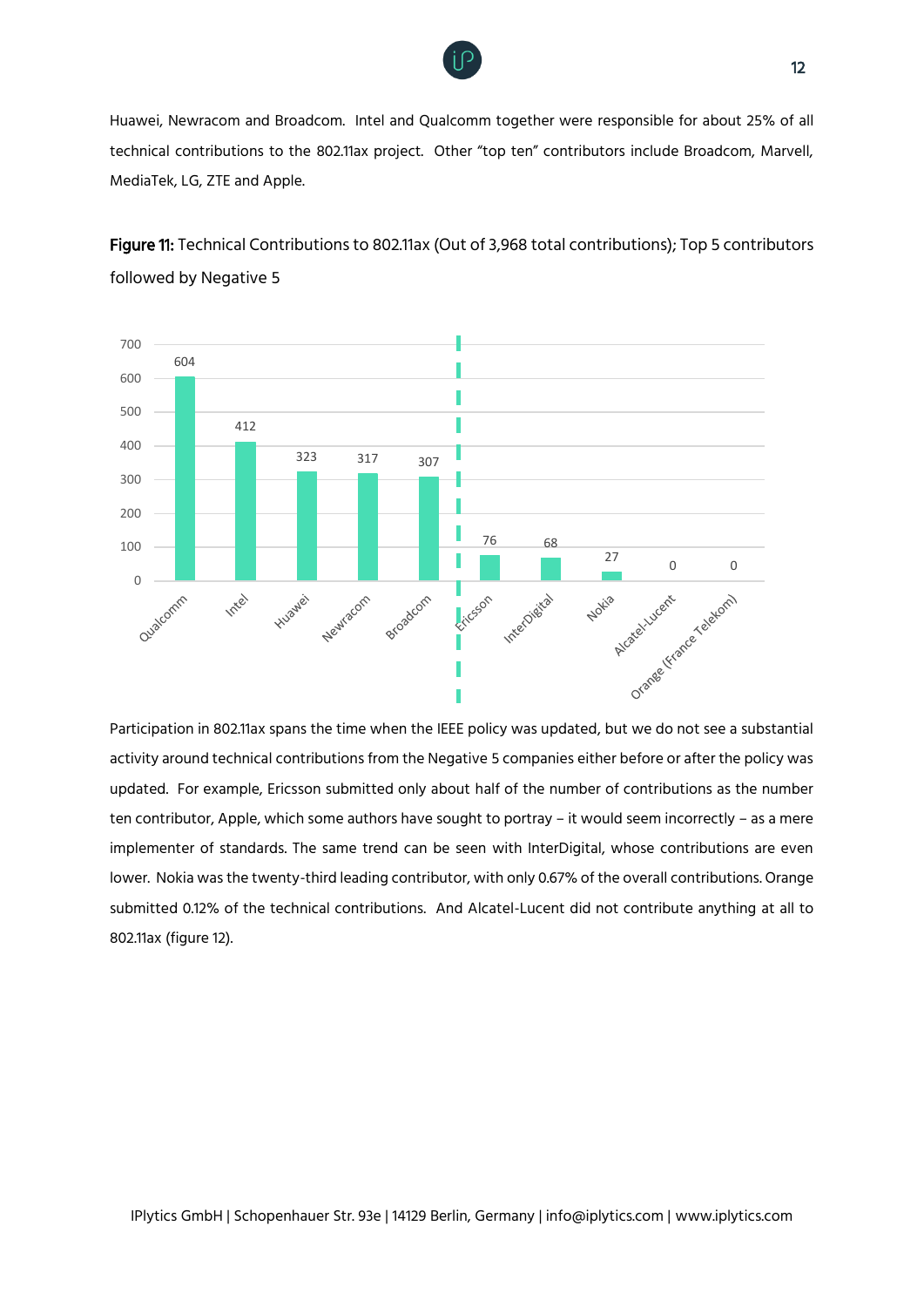



#### Figure 12: Relative Technical Contributions to 802.11ax (Out of 2,290 total contributions)

In short, all of the most active technical contributors to 802.11 – both before and after the IEEE's policy updates were issued, have submitted LOAs to abide by the IEEE Patent Policy through their own statements or through blanket LOAs, and none of them have issued negative LOAs. <sup>8</sup> As described in Figure 13, of the approximately 10,000 contributions to 802.11n, 802.11ac and 802.11ax since 2005, the top five 802.11 contributors (in order, Intel, Broadcom, Qualcomm, Marvell and Huawei) are responsible for more than 50% of the overall technical contributions. The top twelve companies (including LG, Mediatek, Newracom, Cisco, Connexant, Samsung and Apple) are responsible for nearly 75% of the overall technical contributions. By contrast, the five companies that have submitted negative LOAs are responsible for about 4.5% of the overall technical contributions – less than one-third what Intel alone has submitted over the same time period.

<sup>&</sup>lt;sup>8</sup> Qualcomm had committed its patents pursuant prior to the IEEE Patent Policy update, based on a blanket commitment submitted by its subsidiary CSR Technologies that is applicable to all 802.11 projects, including those undertaken after 2015. See https://mentor.ieee.org/802.11/dcn/15/11-15-1026-00-0000-communication-to-patcomrelated-to-802-11ah.pdf.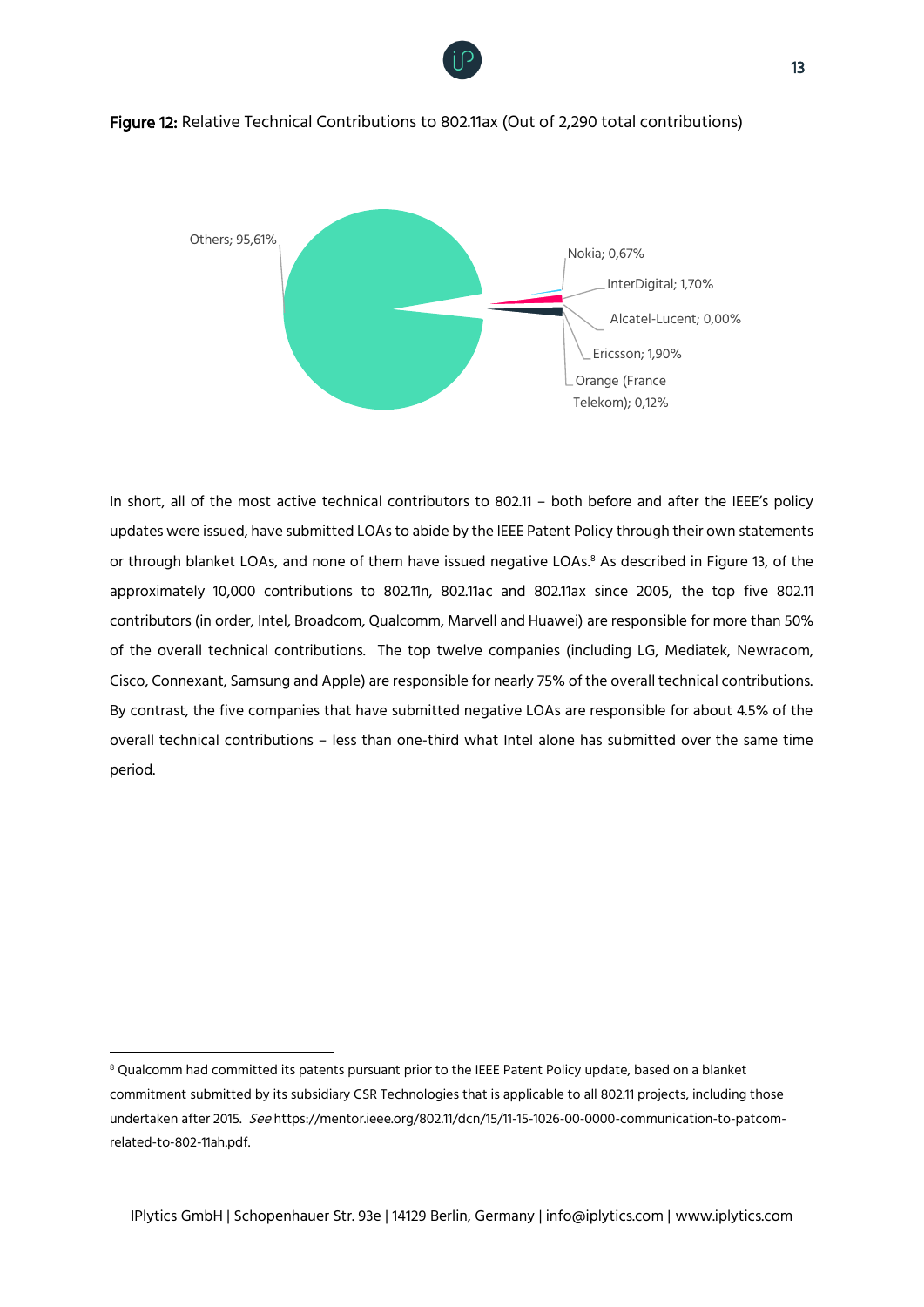

Figure 13: Relative Technical Contributions to 802.11n, 802.11ac, 802.11ax (Out of 10,425 total contributions)



In short, suggestions that work at IEEE has been negatively affected because a few companies – none of which have been particularly active technical contributors – have chosen not to support the updated IEEE Patent Policy in a single Working Group (802.11) are demonstrably incorrect. It appears that the IEEE technical ecosystem is such that technical development has and is being led by other companies.

## III Evaluating IEEE Based on Counting LOA Submissions

As demonstrated above, there are multiple metrics by which one might evaluate the strength and health of an SSO such as IEEE. As discussed in our March 2017 report, however, one metric that is *not* particularly helpful at an SSO such as IEEE - where blanket Letters of Assurance (LOAs) are common - is to count the number of LOAs submitted.

Unfortunately, a few authors addressing IEEE have sought to draw conclusions regarding IEEE's ongoing innovation based on "counting stats" relating to submitted LOAs. Theoretically, it might seem possible that counting the number of submitted LOAs might provide some insight into which companies are most active in supporting technical development for an IEEE standard. But as we outlined in our March 2017 report, and as further demonstrated above, that theoretical possibility does not really apply at IEEE. Rather, like many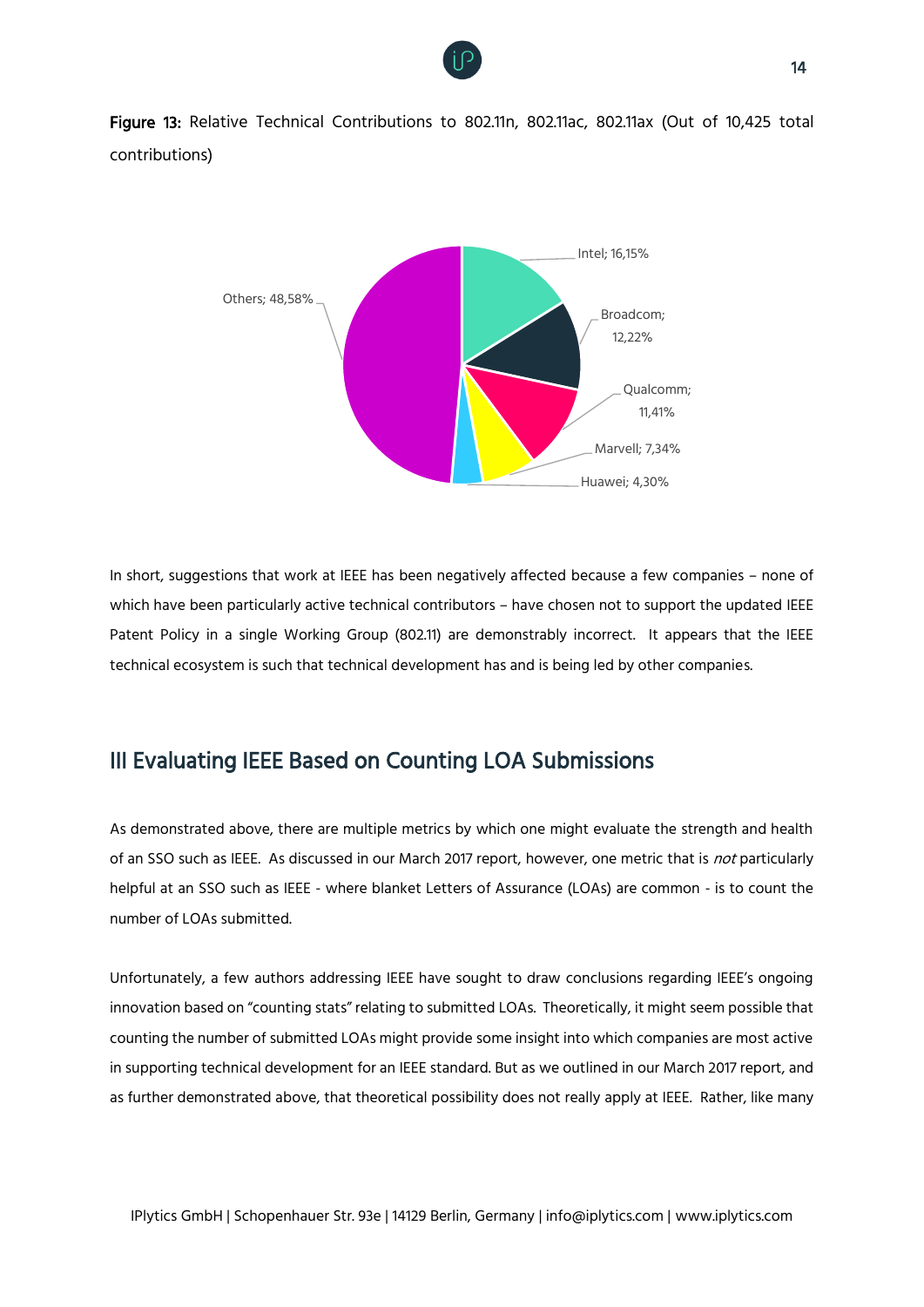

SSOs the IEEE permits so-called "blanket" LOAs that do not specify particular patents, but instead commits the submitting organization to RAND licensing for any and all SEPs that it may own.

Also, LOA counting does not provide much insight in assessing such organizations because "blanket" LOAs often are not updated when new patents are filed that become standard essential. In other words, while "blanket" declarations can provide broader FRAND assurances, they limit the accuracy and usefulness of patent-counting. As one court has estimated, patents subject to "blanket" declarations for the 802.11 outnumber specific declarations by at least about 9 to 1.<sup>9</sup> Given these court estimates that about 90% of all patents essential for IEEE standards are declared in "blanket" declarations, and only a small fraction of SEP declarations discloses specific patents, one can readily see what counting LOAs is a mostly meaningless endeavor.

In our March 2017 study we created several charts to demonstrate that number of submitted LOAs at IEEE was in line with prior experience, while always noting the limitations of quantifying these numbers. In this paper we have further noted that it is not only impossible to quantify the number of SEPs subject to "blanket" LOAs, but also not applicable to derive trends from LOA submissions. As one recent study focusing on LOAs correctly – albeit ironically – notes, "blanket declarations do not need such updating for the same standard or, in some cases, even for amendments thereto...". 10 The same study further elaborates that an update of LOAs with regard to the new patent policy is stated to be not required since "…the new patent policy is not a new policy but a mere clarification". In other words, even if an IEEE member contributes to an IEEE standard and files new patents relevant for the standard, these patents are covered by earlier LOAs and a new submission is not obligatory. Oddly, however, the author of this study proceeds to argue that based on an alleged decline in LOA submission, the IEEE has experienced a purported decline in innovation. It seems very difficult to appreciate the conclusions of this analysis considering the author's own recognition that "blanket" LOAs are not expected to be updated. One would expect to see a decrease of "blanket" LOA submissions by design, since patent owners might choose to submit "blanket" LOAs only in the beginning of a standard project.

Given the findings that approximately 90% of all patents essential to certain IEEE standards have been submitted through "blanket" LOAs, it seems dubious to focus on a "statistically significant" decreasing rate of LOA submission; this rate's relation to actual SEP commitments cannot be quantified and timed, and so

<sup>&</sup>lt;sup>9</sup> Microsoft Corp. v. Motorola, Inc., Findings of Fact and Conclusions of Law, 2013 U.S. Dist. LEXIS 60233 at paragraph 335 (W.D. Wash., Apr. 25, 2013) (finding that non-blanket declarations for the 802.11 only represented a small fraction (estimated around 10%) of the actual number of patents actually essential for 802.11.).

<sup>&</sup>lt;sup>10</sup> Mallinson, *Development of innovative new standards jeopardised by IEEE patent policy*, Wiseharbor (2017).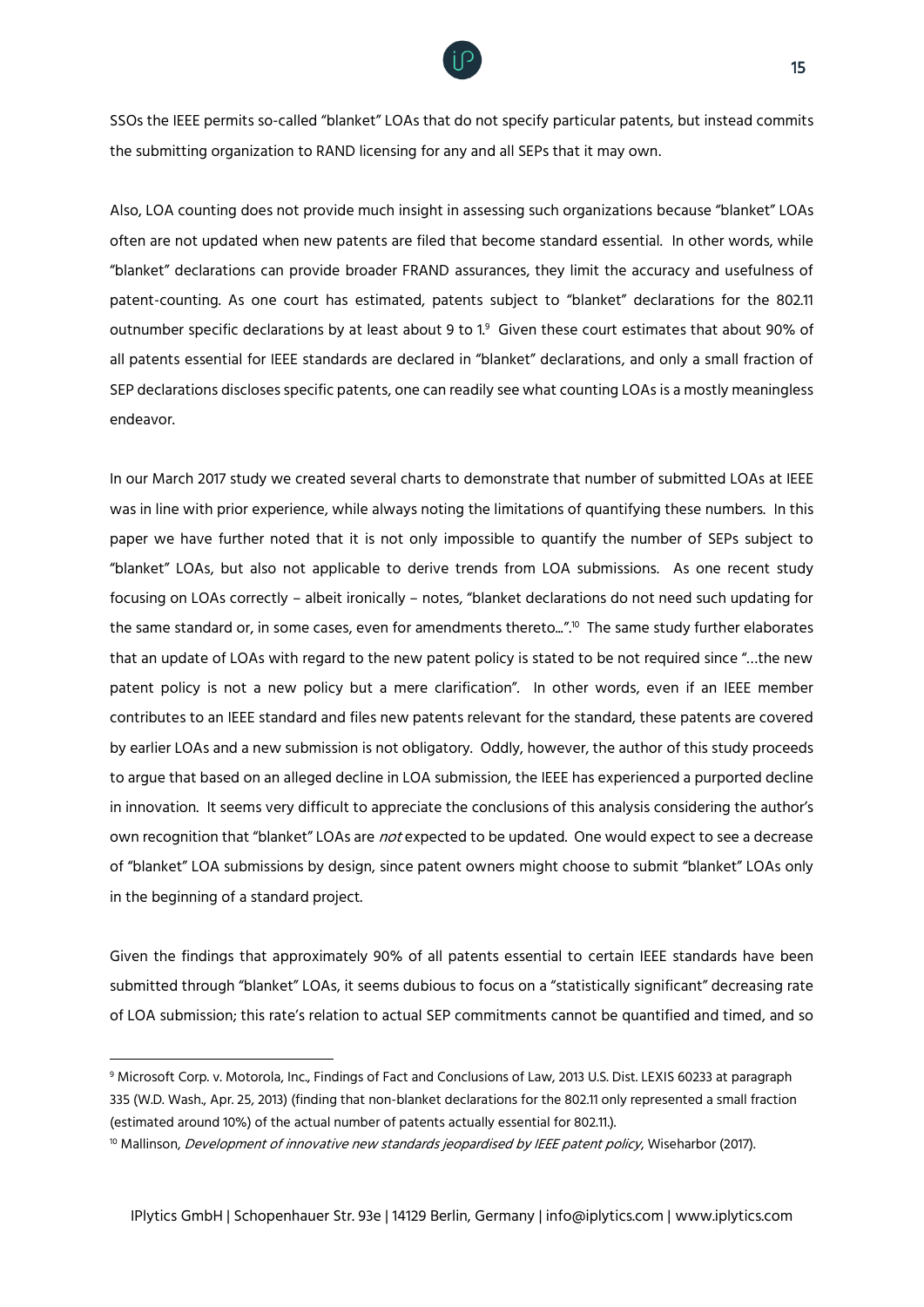

it is largely meaningless. The far more likely conclusion would be that companies like Intel, Broadcom, Qualcomm and Marvell that utilize blanket LOAs and are the leading contributors to projects such as 802.11 are committing dozens or even hundreds of new patents to IEEE without needing to submit new LOAs.

In short, and as a matter of plain fact, an increase or decrease of patents essential to IEEE standards cannot be assessed by counting LOAs. Claims to the contrary are erroneous.

## IV Conclusions

In our March 2017 study, we demonstrated that simply counting specific patent declarations to IEEE (via LOAs) – and thus ignoring the vast majority of SEPs that are subject to parties' blanket declarations – was at best misleading. We further demonstrated that there are far better ways to evaluate the health and success of an SSO other than by mere LOA counts. For example, using that methodology, even respected SSOs such as ETSI could have been (mis)cast as falling into significant decline in recent years. Unfortunately, the methodological mistakes we noted in prior studies seem to have carried over into a few subsequent papers, all focusing on LOA counts rather than the far more important data we previously had presented.

Rather than seek to rebut yet again the mistaken premises of these types of analyses, in this update to our March 2017 report we have endeavored to take a new look at the updated empirical data, and offer our updated analysis grounded in (the most relevant) facts. As demonstrated above, the facts are that 2017 was a record year for IEEE's standardization work, both generally and within the 802.11 working group. We conclude that, by far more meaningful measures than mere LOA counting (or negative LOA counting from companies that are not leading technical contributors in any event), IEEE's standardization work continues to thrive.